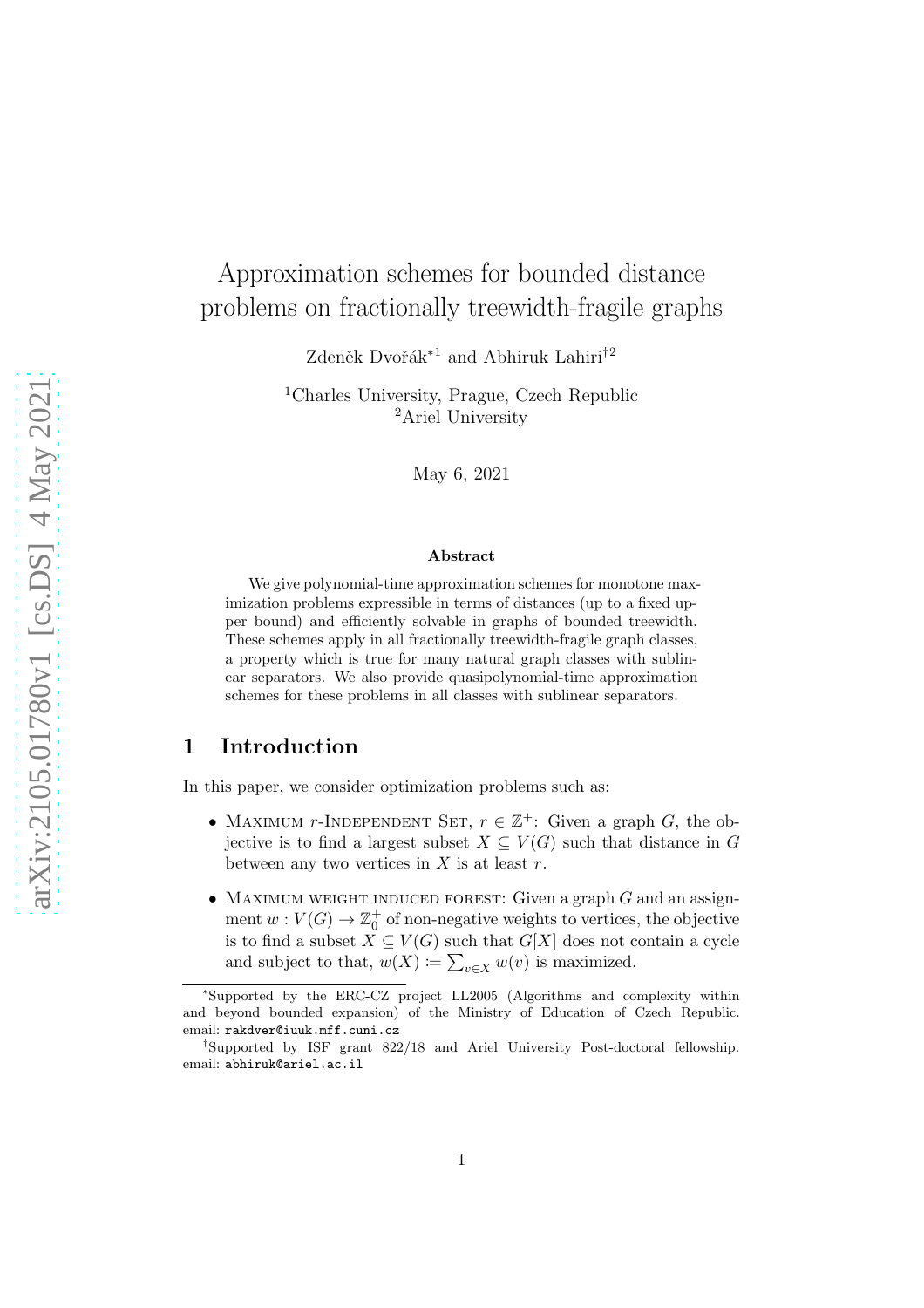• MAXIMUM  $(F, r)$ -MATCHING, for a fixed connected graph F and  $r \in$  $\mathbb{Z}^+$ : Given a graph G, the objective is to find a largest subset  $X \subseteq$  $V(G)$  such that  $G[X]$  can be partitioned into vertex-disjoint copies of  $F$  such that distance in  $G$  between any two vertices belonging to different copies is at least  $r$ .

To be precise, to fall into the scope of our work, the problem must satisfy the following conditions:

- It must be a maximization problem on certain subsets of vertices of an input graph, possibly with non-negative weights. That is, the problem specifies which subsets of vertices of the input graph are admissible, and the goal is to find an admissible subset of largest size or weight.
- The problem must be defined in terms of distances between the vertices, up to some fixed bound. That is, there exists a parameter  $r \in \mathbb{Z}^+$  such that for any graphs G and  $G'$ , sets  $X \subseteq V(G)$ and  $X' \subseteq V(G')$ , and a bijection  $f : X \to X'$ , if  $min(r, d_G(u, v)) =$  $\min(r, d_{G'}(f(u), f(v)))$  holds for all  $u, v \in X$ , then X is admissible in  $G$  if and only if  $X'$  is admissible in  $G'$ .
- The problem must be monotone (i.e., all subsets of an admissible set must be admissible), or at least **near-monotone** (as happens for example for MAXIMUM  $(F, r)$ -MATCHING) in the following sense: There exists a parameter  $c \in \mathbb{Z}^+$  such that for any admissible set A in a graph G, there exists a system  $\{R_v \subseteq A : v \in A\}$  of subsets of A such that every vertex belongs to  $R_v$  for at most c vertices  $v \in A$ ,  $v \in R_v$  for each  $v \in A$ , and for any  $Z \subseteq A$ , the subset  $X \setminus \bigcup_{v \in Z} R_v$  is admissible in G.
- The problem must be tractable in graphs of bounded treewidth, that is, there must exist a function  $g$  and a polynomial  $p$  such that given any graph  $G$ , its tree decomposition of width  $t$ , an assignment w of non-negative weights to the vertices of G, and a set  $X_0 \subseteq X$ , it is possible to find a maximum-weight admissible subset of  $X_0$  in time  $q(t)p(|V(G)|)$ .

Let us call such problems  $(\leq r)$ -distance determined c-near-monotone  $(q, p)$ tw-tractable. Note that a convenient way to verify these assumptions is to show that the problem is expressible in *solution-restricted Monadic Second-*Order Logic (MSOL) with bounded-distance predicates, i.e., by a MSOL formula with one free variable  $X$  such that the quantification is restricted to subsets and elements of X, and using binary predicates  $d_1, \ldots, d_r$ , where  $d_i(u, v)$  is interpreted as testing whether the distance between u and v in the whole graph is at most i. This ensures that the problem is  $(< r$ )-distance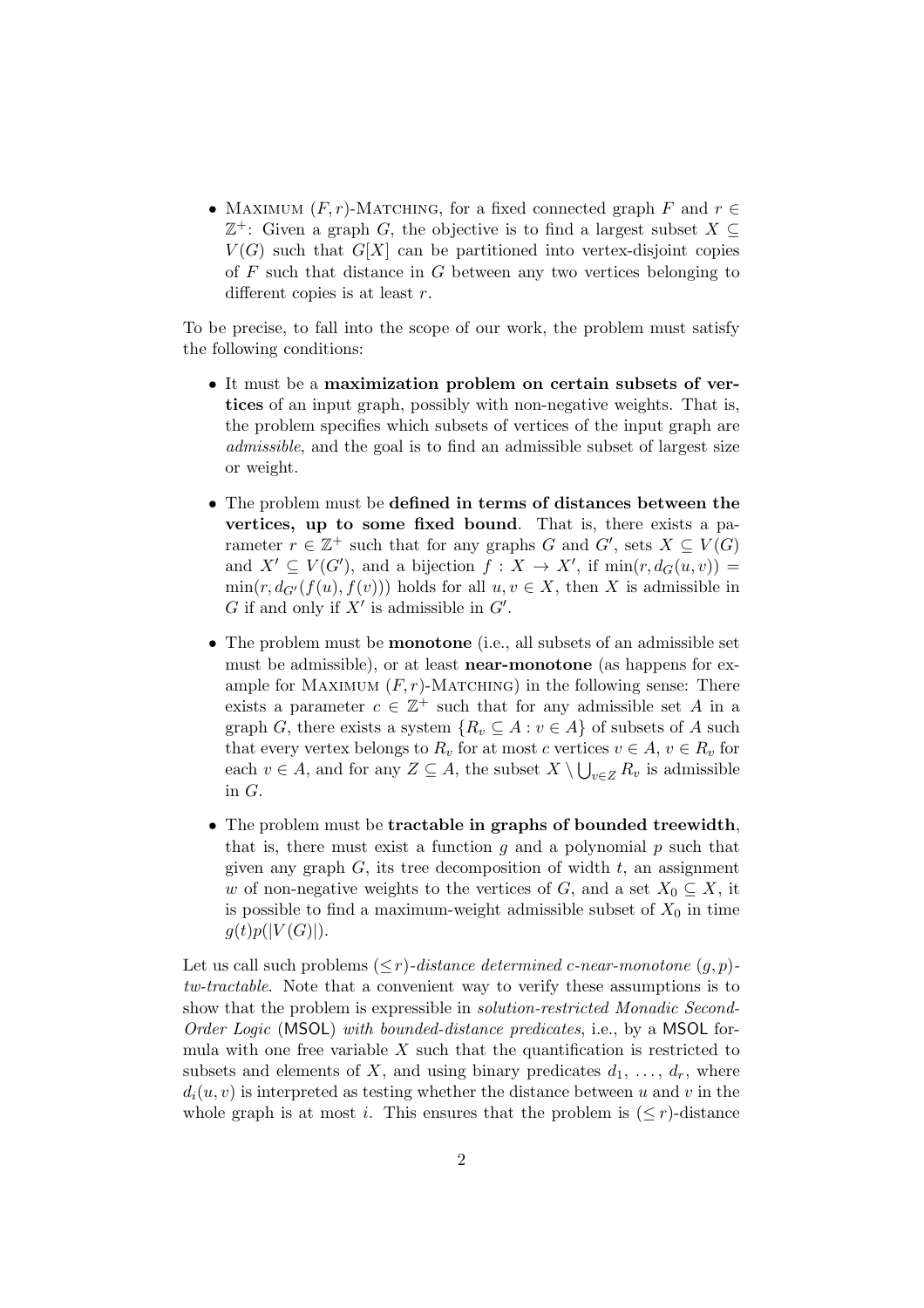determined, and  $(q, O(n))$ -tw-tractable for some function g by Courcelle's metaalgorithmic result [\[5\]](#page-12-0).

Of course, the problems satisfying the assumptions outlined above are typically hard to solve optimally, even in rather restrictive circumstances. For example, MAXIMUM INDEPENDENT SET is NP-hard even in planar graphs of maximum degree at most 3 and arbitrarily large (fixed) girth [\[1\]](#page-11-0). Moreover, it is hard to approximate it within factor of 0.995 in graphs of maximum degree at most three [\[4\]](#page-11-1). Hence, to obtain polynomial-time approximation schemes (PTAS), i.e., polynomial-time algorithms for approximating within any fixed precision, further restrictions on the considered graphs are needed.

A natural restriction that has been considered in this context is the requirement that the graphs have sublinear separators (a set S of vertices of a graph G is a *balanced separator* if every component of  $G \setminus S$  has at most  $|V(G)|/2$  vertices, and a hereditary class G of graphs has sublinear separators if for some  $c < 1$ , every graph  $G \in \mathcal{G}$  has a balanced separator of size  $O(|V(G)|^c)$ . This restriction still lets us speak about many interesting graph classes (planar graphs [\[18\]](#page-13-0) and more generally proper minor-closed classes [\[2\]](#page-11-2), many geometric graph classes  $[20]$ , ...). Moreover, the problems discussed above admit PTAS in all classes with sublinear separators or at least in substantial subclasses of these graphs:

- Maximum Independent Set has been shown to admit PTAS in graphs with sublinear separators already in the foundational paper of Lipton and Tarjan [\[19\]](#page-13-2).
- For any positive integer, MAXIMUM  $r$ -INDEPENDENT SET and several other problems are known to admit PTAS in graphs with sublinear separators by a straightforward local search algorithm [\[16\]](#page-13-3).
- All of the problems mentioned above (an more) are known to admit PTAS in planar graphs by a layering argument of Baker [\[3\]](#page-11-3); this approach can be extended to some related graph classes, including all proper minor-closed classes [\[6,](#page-12-1) [12\]](#page-12-2).
- The problems also admit **PTAS** in graph classes that admit thin systems of overlays [\[11\]](#page-12-3), a technical property satisfied by all proper minorclosed classes and by all hereditary classes with sublinear separators and bounded maximum degree.
- Bidimensionality arguments [\[7\]](#page-12-4) apply to a wide range of problems in proper minor-closed graph classes.

However, each of the outlined approaches has drawbacks. On one side, the local search approach only applies to specific problems and does not work at all in the weighted setting. On the other side of the spectrum, Baker's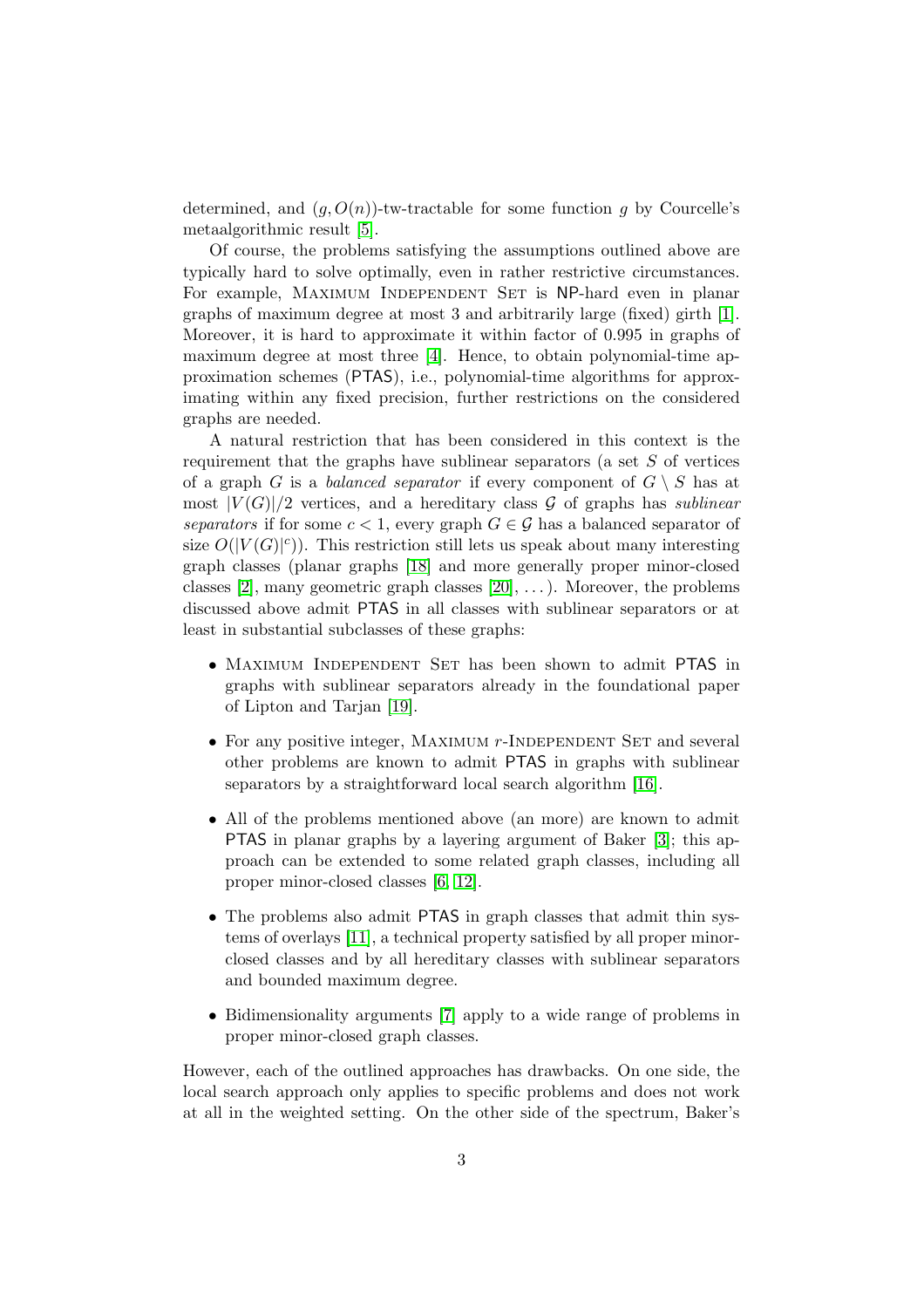approach is quite general as far as the problems go, but there are many hereditary graph classes with sublinear separators to which it does not seem to apply. The approach through thin systems of overlays tries to balance these concerns, but it is rather technical and establishing this property is difficult.

Another option that has been explored is via *fractional treewidth-fragility*. For a function  $f: \mathbb{Z}^+ \times \mathbb{Z}^+ \to \mathbb{Z}^+$  and a polynomial p, a class of graphs  $\mathcal G$  is p-efficiently fractionally treewidth-f-fragile if there exists an algorithm that for every  $k \in \mathbb{Z}^+$  and a graph  $G \in \mathcal{G}$  returns in time  $p(|V(G)|)$  a collection of subsets  $X_1, X_2, \ldots X_m \subseteq V(G)$  such that each vertex of G belongs to at most  $m/k$  of the subsets, and moreover, for  $i = 1, \ldots, m$ , the algorithm also returns a tree decomposition of  $G \setminus X_i$  of width at most  $f(k, |V(G)|)$ . We say a class is *p*-efficiently fractionally treewidth-fragile if f does not depend on its second argument (the number of vertices of  $G$ ). This property turns out to hold for basically all known natural graph classes with sublinear separators. In particular, a hereditary class  $\mathcal G$  of graphs is efficiently fractionally treewidth-fragile if

- $\mathcal G$  has sublinear separator and bounded maximum degree [\[9\]](#page-12-5),
- $\mathcal G$  is proper minor-closed [\[8,](#page-12-6) [12\]](#page-12-2), or
- $\mathcal G$  consists of intersection graphs of convex objects with bounded aspect ratio in a finite-dimensional Euclidean space and the graphs have bounded clique number, as can be seen by a modification of the argument of Erlebach et al. [\[15\]](#page-13-4). This includes all graph classes with polynomial growth [\[17\]](#page-13-5).

In fact, Dvořák conjectured that every hereditary class with sublinear separators is fractionally treewidth-fragile, and gave the following result towards this conjecture.

<span id="page-3-0"></span>**Theorem 1** (Dvořák [\[10\]](#page-12-7)). There exists a polynomial p so that the following claim holds. For every hereditary class  $\mathcal G$  of graphs with sublinear separators, there exists a polynomial q such that  $G$  is p-efficiently fractionally treewidthf-fraque for the function  $f(k, n) = q(k \log n)$ .

Moreover, Dvořák [\[9\]](#page-12-5) observed that weighted MAXIMUM INDEPENDENT SET admits a PTAS in any efficiently fractionally treewidth-fragile class of graphs. Indeed, the algorithm is quite simple, based on the observation that for the sets  $X_1, \ldots, X_m$  from the definition of fractional treewidth-fragility, at least one of the graphs  $G \setminus X_1, \ldots, G \setminus X_m$  (of bounded treewidth) contains an independent set whose weight is within the factor of  $1 - 1/k$  from the optimal solution. A problem with this approach is that it does not generalize to more general problems; even for the MAXIMUM 2-INDEPENDENT SET problem, the approach fails, since a 2-independent set in  $G \setminus X_i$  is not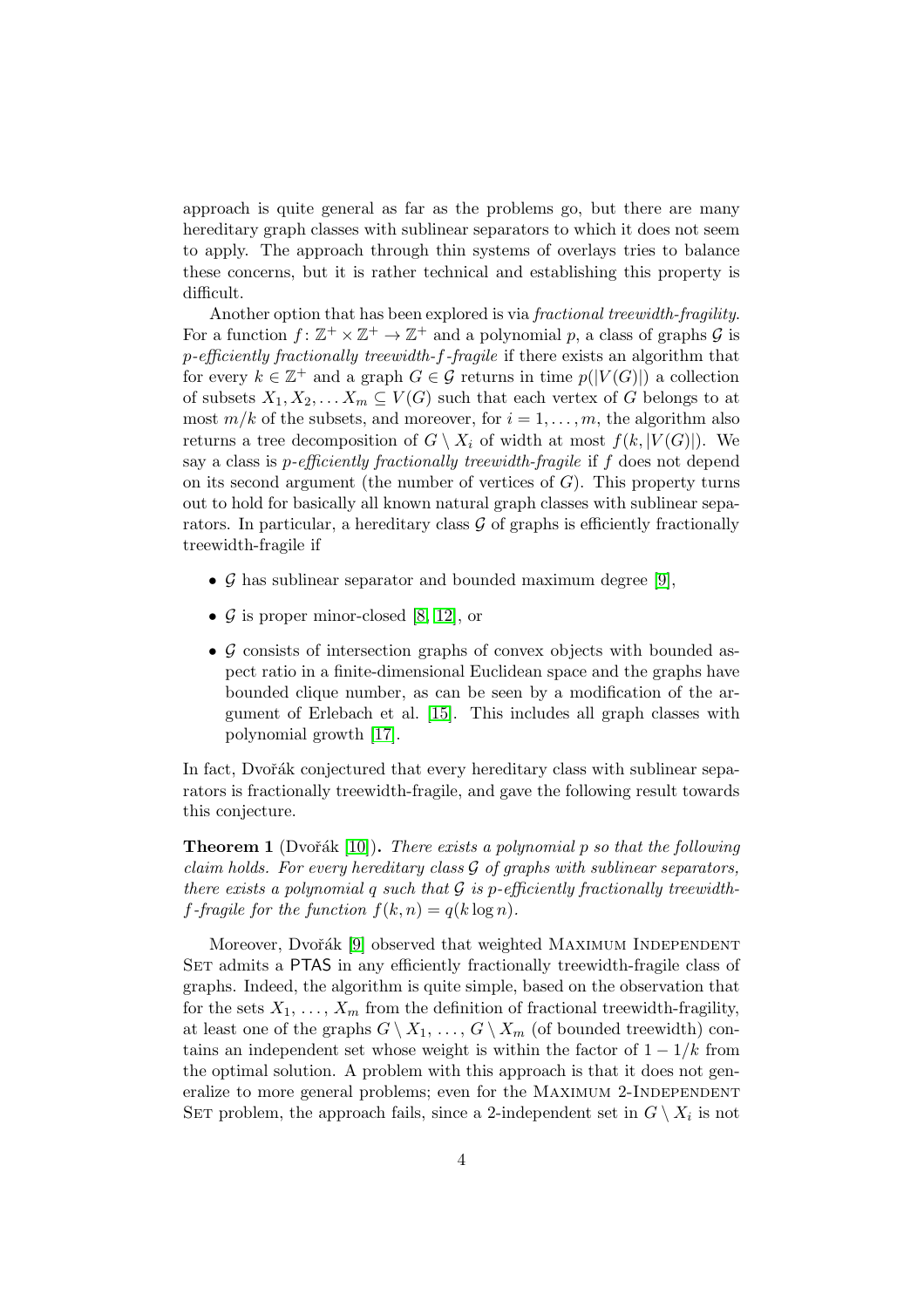necessarily 2-independent in G. Indeed, this observation served as one of the motivations behind more restrictive (and more technical) concepts employed in [\[11,](#page-12-3) [12\]](#page-12-2).

As our main result, we show that this intuition is in fact false: There is a simple way how to extend the approach outlined in the previous paragraph to all bounded distance determined near-monotone tw-tractable problems.

<span id="page-4-0"></span>**Theorem 2.** For every class  $\mathcal G$  of graphs with bounded expansion, there exists a function  $h: \mathbb{Z}^+ \times \mathbb{Z}^+ \to \mathbb{Z}^+$  such that the following claim holds. Let c and r be positive integers,  $g: \mathbb{Z}^+ \to \mathbb{Z}^+$  and  $f: \mathbb{Z}^+ \times \mathbb{Z}^+ \to \mathbb{Z}^+$  functions and p and q polynomials. If  $G$  is q-efficiently fractionally treewidth-f-fragile, then for every  $(\leq r)$ -distance determined c-near-monotone  $(q, p)$ -tw-tractable problem, there exists an algorithm that given a graph  $G \in \mathcal{G}$ , an assignment of non-negative weights to vertices, and a positive integer k, returns in time  $h(r, c)|V(G)| + q(|V(G)|) \cdot p(|V(G)|) \cdot q(f(h(r, c)k, |V(G)|))$  an admissible subset of  $V(G)$  whose weight is within the factor of  $1-\frac{1}{k}$  from the optimal one.

Note that the assumption that  $\mathcal G$  has bounded expansion is of little consequence—it is true for any hereditary class with sublinear separators [\[14\]](#page-13-6) as well as for any fractionally treewidth-fragile class [\[9\]](#page-12-5); see Section [2](#page-5-0) for more details. The time complexity of the algorithm from Theorem [2](#page-4-0) is polynomial if f does not depend on its second argument, and quasipolynomial (exponential in a polylogaritmic function) if f is logarithmic in the second argument and g is single-exponential (i.e., if  $\log \log g(n) = O(\log n)$ ). Hence, we obtain the following corollaries.

**Corollary 3.** Let c and r be positive integers,  $g : \mathbb{Z}^+ \to \mathbb{Z}^+$  a function and p a polynomial. Every  $(\leq r)$ -distance determined c-near-monotone  $(g, p)$ tw-tractable problem admits a PTAS in any efficiently fractionally treewidthfragile class of graphs.

We say a problem admits a quasipolynomial-time approximation schemes (QPTAS) if there exist quasipolynomial-time algorithms for approximating the problem within any fixed precision. Combining Theorems [1](#page-3-0) and [2,](#page-4-0) we obtain the following result.

**Corollary 4.** Let c and r be positive integers,  $g : \mathbb{Z}^+ \to \mathbb{Z}^+$  a singleexponential function, and p a polynomial. Every  $(\leq r)$ -distance determined c-near-monotone  $(q, p)$ -tw-tractable problem admits a QPTAS in any hereditary class of graphs with sublinear separators.

The idea of the algorithm from Theorem [2](#page-4-0) is quite simple: We consider the sets  $X_1, \ldots, X_m$  from the definition of fractional treewidth-ffragility, extend them to suitable supersets  $Y_1, \ldots, Y_m$ , and argue that for  $i = 1, \ldots, m$ , any admissible set in  $G \setminus X_i$  disjoint from  $Y_i$  is also admissible in  $G$ , and that for some  $i$ , the weight of the heaviest admissible set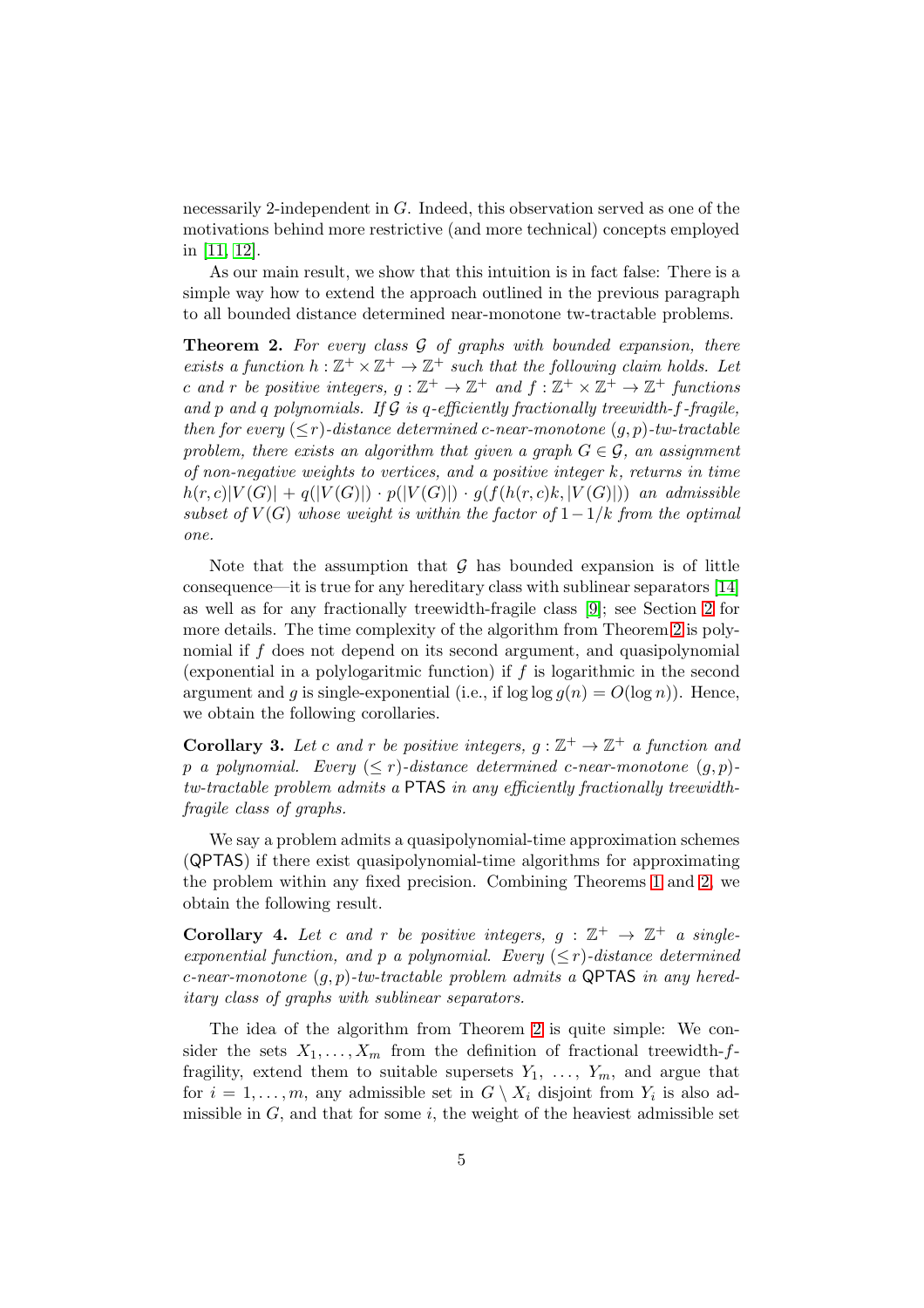in  $G \setminus X_i$  disjoint from  $Y_i$  is within the factor of  $1 - 1/k$  from the optimal one. The construction of the sets  $Y_1, \ldots, Y_m$  is based on the existence of orientations with bounded outdegrees that represent all short paths, a result of independent interest that we present in Section [2.](#page-5-0)

Let us remark one can develop the idea of this paper in further directions. Dvořák proved in  $[13]$ (via a substantially more involved argument) that every monotone maximization problem expressible in first-order logic admits a PTAS in any efficiently fractionally treewidth-fragile class of graphs. Note that this class of problems is incomparable with the one considered in this paper (e.g., MAXIMUM INDUCED FOREST is not expressible in the first-order logic, while MAXIMUM INDEPENDENT SET consisting of vertices belonging to triangles is expressible in the first-order logic but does not fall into the scope of the current paper).

Finally, it is worth mentioning that our results only apply to maximization problems. We were able to extend the previous uses of fractional treewidth-fragility by giving a way to handle dependencies over any bounded distance. However, for the minimization problems, we do not know whether fractional treewidth-fragility is sufficient even for the distance-1 problems. For a simple example, consider the MINIMUM VERTEX COVER problem in fractionally treewidth-fragile graphs, or more generally in hereditary classes with sublinear separators. While the unweighted version can be dealt with by the local search method [\[16\]](#page-13-3), we do not know whether there exists a PTAS for the weighted version of this problem.

## <span id="page-5-0"></span>2 Paths and orientations in graphs with bounded expansion

For  $r \in \mathbb{Z}_0^+$ , a graph H is an r-shallow minor of a graph G if H can be obtained from a subgraph of G by contracting pairwise vertex-disjoint connected subgraphs, each of radius at most r. For a function  $f: \mathbb{Z}^+ \to \mathbb{Z}^+$ , a class  $\mathcal G$  of graphs has *expansion bounded* by  $f$  if for all non-negative integers r, all r-shallow minors of graphs from  $\mathcal G$  have average degree at most  $f(r)$ . A class has bounded expansion if its expansion is bounded by some function  $f$ . The theory of graph classes with bounded expansion has been developed in the last 15 years, and the concept has found many algorithmic and structural applications; see [\[22\]](#page-13-7) for an overview. Crucially for us, this theory includes a number of tools for dealing with short paths. Moreover, as we have pointed out before, all hereditary graph classes with sublinear separators [\[14\]](#page-13-6) as well as all fractionally treewidth-fragile classes [\[9\]](#page-12-5) have bounded expansion.

Let  $\vec{G}$  be an orientation of a graph G, i.e, uv is an edge of G if and only if the directed graph  $\vec{G}$  contains at least one of the directed edges  $(u, v)$ and  $(v, u)$ ; note that we allow  $\vec{G}$  to contain both of them at the same time,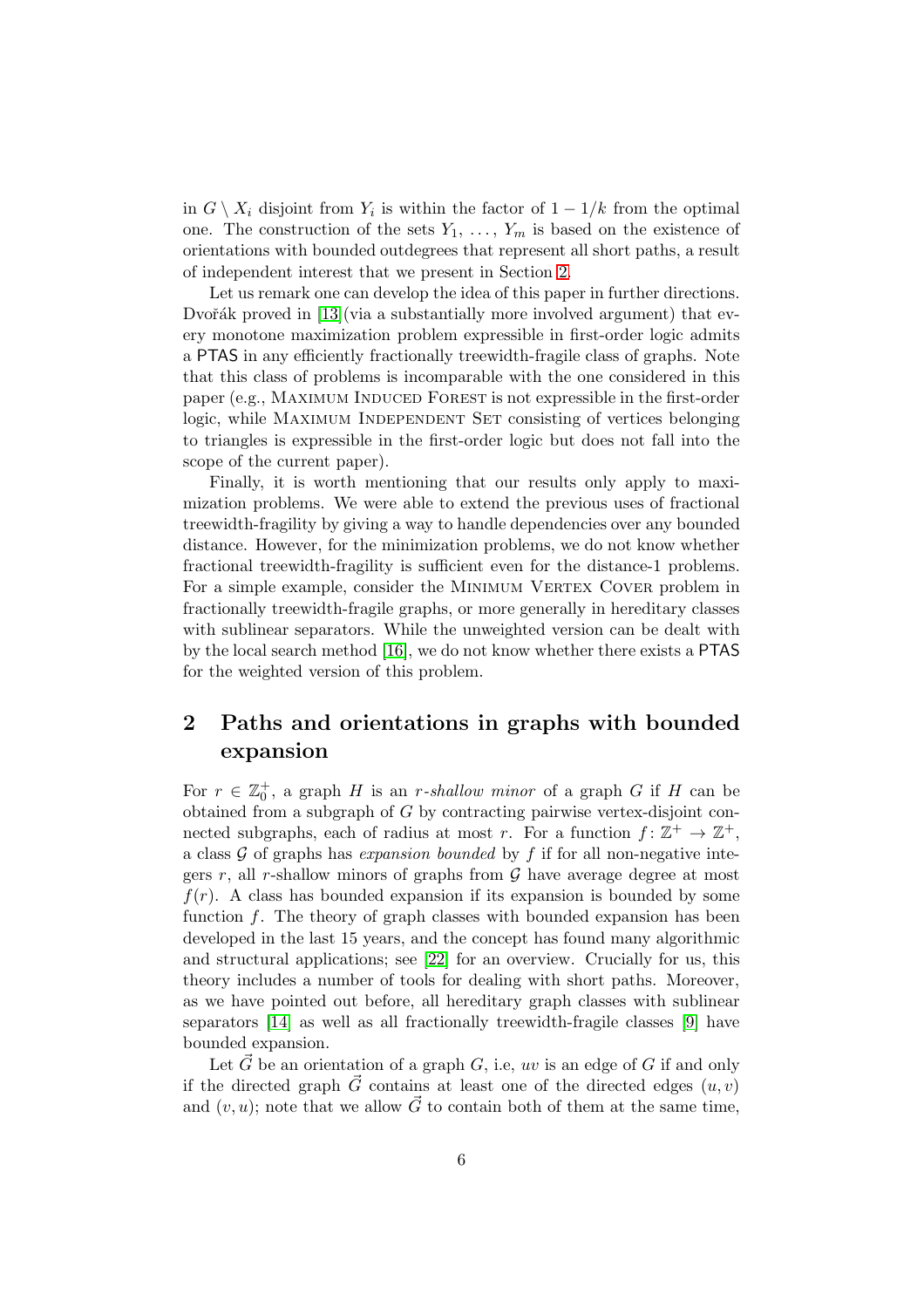and thus for the edge uv to be oriented in both directions. We say that a directed graph  $\vec{H}$  with the same vertex set is a 1-step fraternal augmentation of  $\vec{G}$  if  $\vec{G} \subseteq \vec{H}$ , for all distinct edges  $(x, y), (x, z) \in E(\vec{G})$ , either  $(y, z)$ or  $(z, y)$  is an edge of  $\vec{H}$ , and for each edge  $(y, z) \in E(\vec{H}) \setminus E(\vec{G})$ , there exists a vertex  $x \in V(\vec{G}) \setminus \{y, z\}$  such that  $(x, y), (x, z) \in E(\vec{G})$ . That is, to obtain  $\vec{H}$  from  $\vec{G}$ , for each pair of edges  $(x, y), (x, z) \in E(\vec{G})$  we add an edge between  $y$  and  $z$  in one of the two possible directions (we do not specify the direction, but in practice we would choose directions of the added edges that minimize the maximum outdegree of the resulting directed graph). For an integer  $a \geq 0$ , we say  $\vec{F}$  is an a-step fraternal *augmentation of*  $\vec{G}$  if there exists a sequence  $\vec{G} = \vec{G}_0, \vec{G}_1, \ldots, \vec{G}_a = \vec{F}$  where for  $i = 1, \ldots, a, \vec{G}_i$  is a 1-step fraternal augmentation of  $\vec{G}_{i-1}$ . We say  $\vec{F}$  is an a-step fraternal augmentation of an undirected graph G if  $\vec{F}$  is an a-step fraternal augmentation of some orientation of G. A key property of graph classes with bounded expansion is the existence of fraternal augmentations with bounded outdegrees. Let us remark that whenever we speak about an algorithm returning an a-step fraternal augmentation  $\hat{H}$  or taking one as an input, this implicitly includes outputing or taking as an input the whole sequence of 1-step fraternal augmentations ending in  $\vec{H}$ .

<span id="page-6-0"></span>**Lemma 5** (Nešetřil and Ossona de Mendez [\[21\]](#page-13-8)). For every class  $\mathcal G$  with bounded expansion, there exists a function  $d: \mathbb{Z}_0^+ \to \mathbb{Z}^+$  such that for each  $G \in \mathcal{G}$  and each non-negative integer a, the graph G has an a-step fraternal augmentation of maximum outdegree at most  $d(a)$ . Moreover, such an augmentation can be found in time  $O(d(a)|V(G)|)$ .

As shown already in [\[21\]](#page-13-8), fraternal augmentations can be used to succintly represent distances between vertices of the graph. For the purposes of this paper, we need a more explicit representation by an orientation of the original graph (without the additional augmentation edges). By a walk in a directed graph  $\vec{G}$ , we mean a sequence  $W = v_0v_1v_2 \ldots v_b$  such that for  $i = 1, \ldots, b, (v_{i-1}, v_i) \in E(\vec{G})$  or  $(v_i, v_{i-1}) \in E(\vec{G})$ ; that is, the walk does not have to respect the orientation of the edges. The walk  $W$  is *inward directed* if for some  $c \in \{0, \ldots, b\}$ , we have  $(v_i, v_{i+1}) \in E(\vec{G})$  for  $i = 0, \ldots, c - 1$  and  $(v_i, v_{i-1}) \in E(\vec{G})$  for  $i = c+1, \ldots, b$ . For a positive integer r, an orientation  $\vec{G}$  of a graph G represents ( $\leq r$ )-distances if for each  $u, v \in V(G)$  and each  $b \in \{0, \ldots, r\}$ , the distance between u and v in G is at most b if and only if  $\vec{G}$  contains an inward-directed walk of length at most b between u and v. Note that given such an orientation with bounded maximum outdegree for a fixed r, we can determine the distance between  $u$  and  $v$  (up to distance  $r$ ) by enumerating all (constantly many) walks of length at most  $r$  directed away from  $u$  and away from  $v$  and inspecting their intersections.

Our goal now is to show that graphs from classes with bounded expansion admit orientations with bounded maximum outdegree that represent  $(< r)$ . distances. Let us define a more general notion used in the proof of this claim,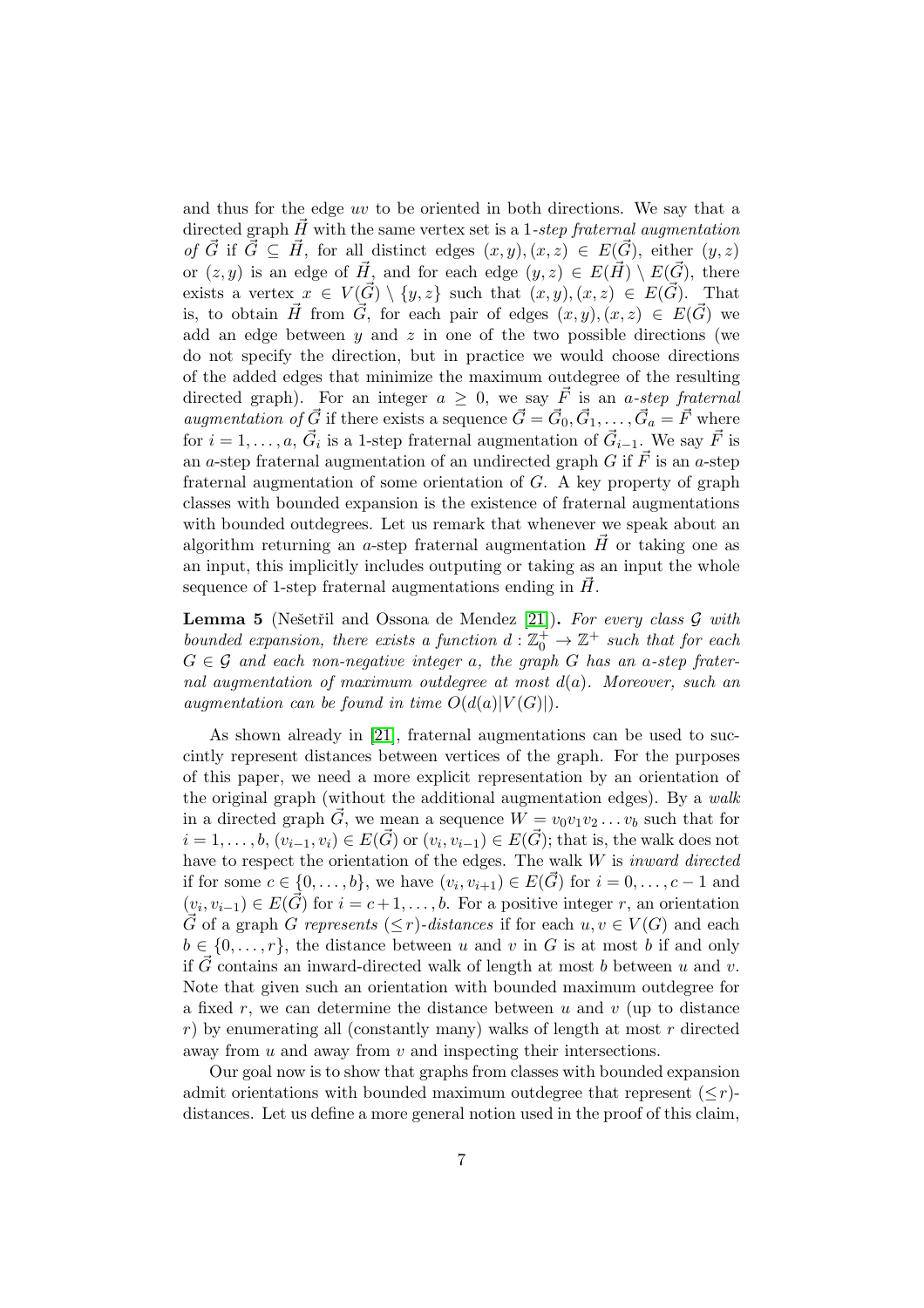adding to the fraternal augmentations the information about the lengths of the walks in the original graph represented by the added edges. A directed *graph with*  $(\leq r)$ -length sets is a pair  $(\vec{H}, \ell)$ , where  $\vec{H}$  is a directed graph and l is a function assigning a subset of  $\{1, \ldots, r\}$  to each unordered pair  $\{u, v\}$ of vertices of  $H$ , such that if neither  $(u, v)$  nor  $(v, u)$  is an edge of  $H$ , then  $\ell(\lbrace u, v \rbrace) = \emptyset$ . We say that  $(\vec{H}, \ell)$  is an *orientation* of a graph G if G is the underlying undirected graph of  $\vec{H}$  and  $\ell({u, v}) = {1}$  for each  $uv \in E(G)$ . We say that  $(H, \ell)$  is an  $(\leq r)$ -augmentation of G if  $V(H) = V(G)$ , for each  $uv \in E(G)$  we have  $1 \in \ell({u, v}$ , and for each  $u, v \in V(G)$  and  $b \in \ell({u, v}$ ) there exists a walk of length b from u to v in G. Let  $(\vec{H}_1, \ell_1)$  be another directed graph with  $(\leq r)$ -length sets. We say  $(\vec{H}_1, \ell_1)$  is a 1-step fraternal augmentation of  $(\vec{H}, \ell)$  if  $\vec{H}_1$  is a 1-step fraternal augmentation of  $\vec{H}$  and for all distinct  $u, v \in V(\overrightarrow{H})$  and  $b \in \{1, \ldots, r\}$ , we have  $b \in \ell_1(\{u, v\})$  if and only if  $b \in \ell({u, v})$  or there exist  $x \in V(\overrightarrow{H}) \setminus {u, v}$ ,  $b_1 \in \ell({x, u})$ , and  $b_2 \in \ell(\lbrace x, v \rbrace)$  such that  $(x, u), (x, v) \in E(\vec{H})$  and  $b = b_1 + b_2$ . Note that a 1-step fraternal augmentation of an  $(*r*)$ -augmentation of a graph G is again an  $(\leq r)$ -augmentation of G. The notion of an a-step fraternal augmentation of a graph  $G$  is then defined in the natural way, by starting with an orientation of  $G$  and peforming the 1-step fraternal augmentation operation a-times. Let us now restate Lemma [5](#page-6-0) in these terms (we just need to maintain the edge length sets, which can be done with  $O(a^2)$  overhead per operation).

<span id="page-7-0"></span>**Lemma 6.** Let  $\mathcal G$  be a class of graphs with bounded expansion, and let  $d$ :  $\mathbb{Z}_{0}^{+} \to \mathbb{Z}^{+}$  be the function from Lemma [5.](#page-6-0) For each  $G \in \mathcal{G}$  and each nonnegative integer a, we can in time  $O(a^2d(a)|V(G)|)$  construct a directed graph with  $(\leq a+1)$ -length sets  $(\vec{H}, \ell)$  of maximum outdegree at most  $d(a)$ such that  $(H, \ell)$  is an a-step fraternal augmentation of G.

Let  $(\vec{H}, \ell)$  be an  $(\leq r)$ -augmentation  $(\vec{H}, \ell)$  of a graph G. For  $b \leq r$ , a length b walk in  $(\vec{H}, \ell)$  is a tuple  $(v_0v_1 \ldots v_t, b_1, \ldots, b_t)$ , where  $v_0v_1 \ldots v_t$  is a walk in  $\vec{H}, b_i \in \ell(\{v_{i-1}, v_i\})$  for  $i = 1, ..., t$ , and  $b = b_1 + ... + b_t$ . Note that if there exists a length b walk from u to v in  $(\vec{H}, \ell)$ , then there also exists a walk of length b from u to v in G. We say that  $(\vec{H}, \ell)$  represents  $(\leq r)$ -distances in G if for all vertices  $u, v \in V(G)$  at distance  $b \leq r$  from one another,  $(H, \ell)$  contains an inward-directed length b walk between u and v. Next, we show that this property always holds for sufficient fraternal augmentations.

<span id="page-7-1"></span>**Lemma 7.** Let G be a graph and r a positive integer and let  $(\vec{H}, \ell)$  be a directed graph with  $(\leq r)$ -length sets. If  $(\vec{H}, \ell)$  is obtained as an  $(r - 1)$ -step fraternal augmentation of G, then it represents  $(\leq r)$ -distances in G.

*Proof.* For  $b \leq r$ , consider any length b walk  $W = (v_0v_1 \dots v_t, b_1, \dots, b_t)$  in an  $(\leq r)$ -augmentation  $(\vec{H}_1, \ell_1)$  of G, and let  $(\vec{H}_2, \ell_2)$  be a 1-step augmentation of  $(\vec{H}_1, \ell_1)$ . Note that W is also a length b walk between  $v_0$  and  $v_t$  in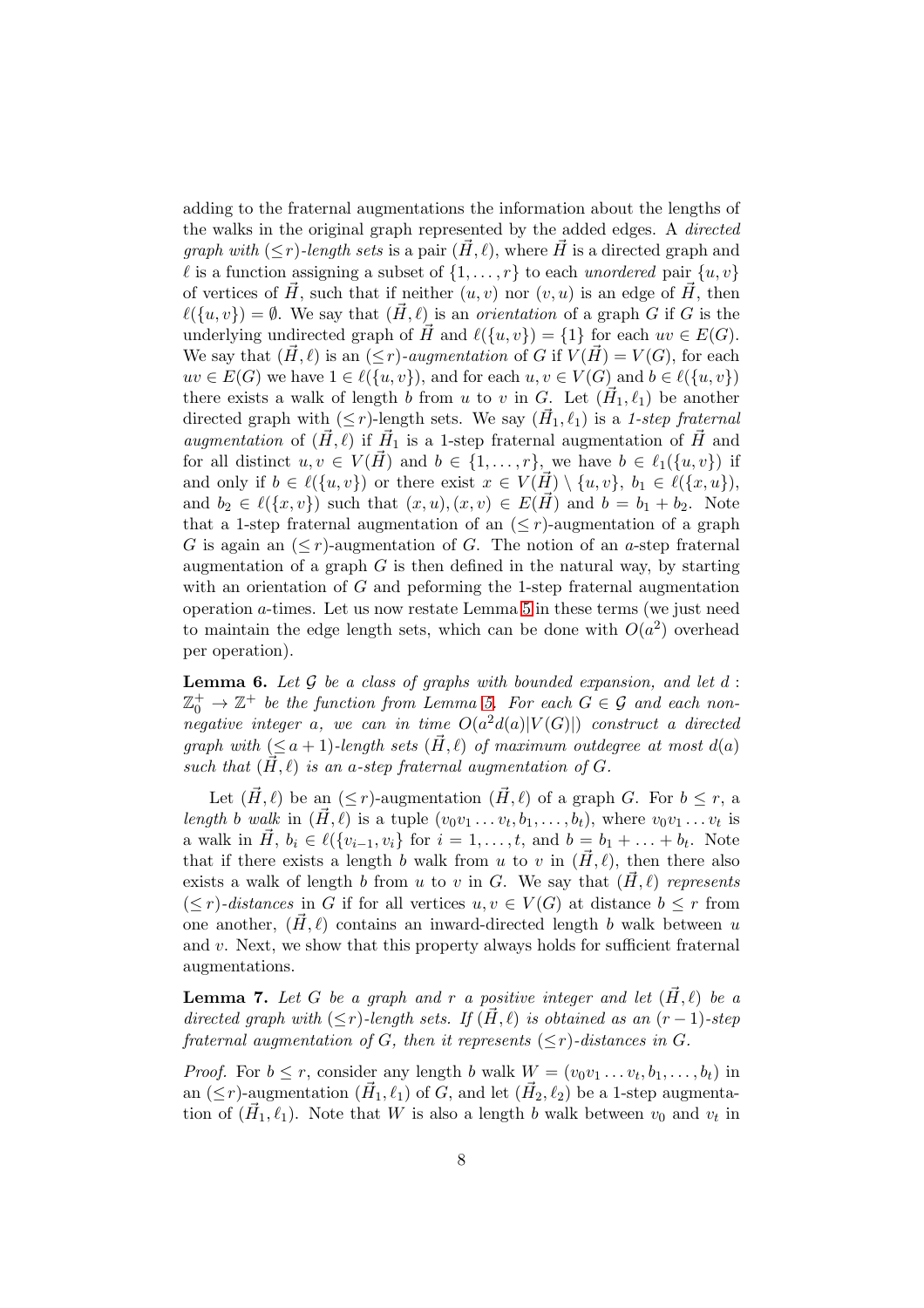$(\vec{H}_2, \ell_2)$ . Suppose that W is not inward-directed in  $(\vec{H}_1, \ell_1)$ , and thus there exists  $i \in \{1, \ldots, t-1\}$  such that  $(v_i, v_{i-1}), (v_i, v_{i+1}) \in E(\vec{H}_1)$ . By the definition of 1-step fraternal augmentation, this implies  $b_i + b_{i+1} \in \ell_2(v_{i-1}, v_{i+1}),$ and thus  $(v_0 \ldots v_{i-1} v_{i+1} \ldots v_t, b_1, \ldots, b_i + b_{i+1}, \ldots b_t)$  is a length b walk from  $v_0$  to  $v_t$  in  $(\vec{H}_2, \ell_2)$ .

Let  $(\vec{G}_0, \ell_0), \ldots, (\vec{G}_{r-1}, \ell_{r-1})$  be a sequence of  $(\leq r)$ -augmentations of G, where  $(\vec{G}, \ell_0)$  is an orientation of G,  $(\vec{G}_{r-1}, \ell_{r-1}) = (\vec{H}, \ell)$ , and for  $i =$  $1, \ldots, r-1, (\vec{G}_i, \ell_i)$  is a 1-step fraternal augmentation of  $(\vec{G}_{i-1}, \ell_{i-1})$ . Let u and v be any vertices at distance  $b \leq r$  in G, and let P be a shortest path between them. Then  $P$  naturally corresponds to a length  $b$  walk  $P_0$  in  $(\vec{G}_0, \ell_0)$ . For  $i = 1, \ldots, r - 1$ , if  $P_{i-1}$  is inward-directed, then let  $P_i = P_{i-1}$ , otherwise let  $P_i$  be a length  $b$  walk in  $(\vec{G}_i, \ell_i)$  obtained from  $P_{i-1}$  as described in the previous paragaph. Since each application of the operation decreases the number of vertices of the walk, we conclude that  $P_{r-1}$  is an inwarddirected length b walk between u and v in  $(\vec{H}, \ell)$ . Hence,  $(\vec{H}, \ell)$  represents  $(\leq r)$ -distances in G.  $\Box$ 

Next, let us propagate this property back through the fraternal augmentations by orienting some of the edges in both directions. We say that  $(\vec{H}, \ell)$  is an a-step fraternal superaugmentation of a graph G if there exists an a-step fraternal augmentation  $(\vec{F}, \ell)$  of G such that  $V(\vec{F}) = V(\vec{H})$ .  $E(\vec{F}) \subseteq E(\vec{H})$  and for each  $(u, v) \in E(\vec{H}) \setminus E(\vec{F})$ , we have  $(v, u) \in E(\vec{F})$ . We say that  $(\vec{F}, \ell)$  is a support of  $(\vec{H}, \ell)$ .

<span id="page-8-0"></span>**Lemma 8.** Let G be a graph and r a positive integer and let  $(H, \ell)$  be an (< r)-augmentation of G of maximum outdegree  $\Delta$  representing ( $\leq r$ )-distances. For  $a \geq 1$ , suppose that  $(\vec{H}, \ell)$  is an a-step fraternal superaugmentation of G. Then we can in time  $O(r^2\Delta|V(G)|)$  obtain an  $(a-1)$ -step fraternal superaugmentation of G representing  $\leq r$ )-distances, of maximum outdegree at most  $(r+1)\Delta$ .

*Proof.* Let  $(\vec{F}, \ell)$  be an a-step fraternal augmentation of G forming a support of  $(\vec{H}, \ell)$ , obtained as a 1-step fraternal augmentation of an  $(a - 1)$ -step fraternal augmentation  $(\vec{F}_1, \ell_1)$  of  $G$ . Let  $(\vec{H}_1, \ell_1)$  be the  $(a-1)$ -step fraternal superaugmentation of G obtained from  $(\vec{F}_1, \ell_1)$  as follows:

- For all distinct vertices  $y, z \in V(G)$  such that  $(y, z), (z, y) \in E(H)$ ,  $(y, z) \in E(\vec{F}_1)$ , and  $(z, y) \notin E(\vec{F}_1)$ , we add the edge  $(z, y)$ .
- For each edge  $(y, z) \in E(\vec{H})$  and integer  $b \in \ell({y, z}) \setminus \ell_1({y, z})$ , we choose a vertex  $x \in V(G) \setminus \{y, z\}$  such that  $(x, y), (x, z) \in E(\vec{F}_1)$  and  $b = b_1 + b_2$  for some  $b_1 \in \ell_1(\{x, y\})$  and  $b_2 \in \ell_1(\{x, z\})$ , and add the edge  $(y, x)$ . Note that such a vertex x and integers  $b_1$  and  $b_2$  exist, since b was added to  $\ell(\lbrace y, z \rbrace)$  when  $(\vec{F}, \ell)$  was obtained from  $(\vec{F}_1, \ell_1)$ as a 1-step fraternal augmentation.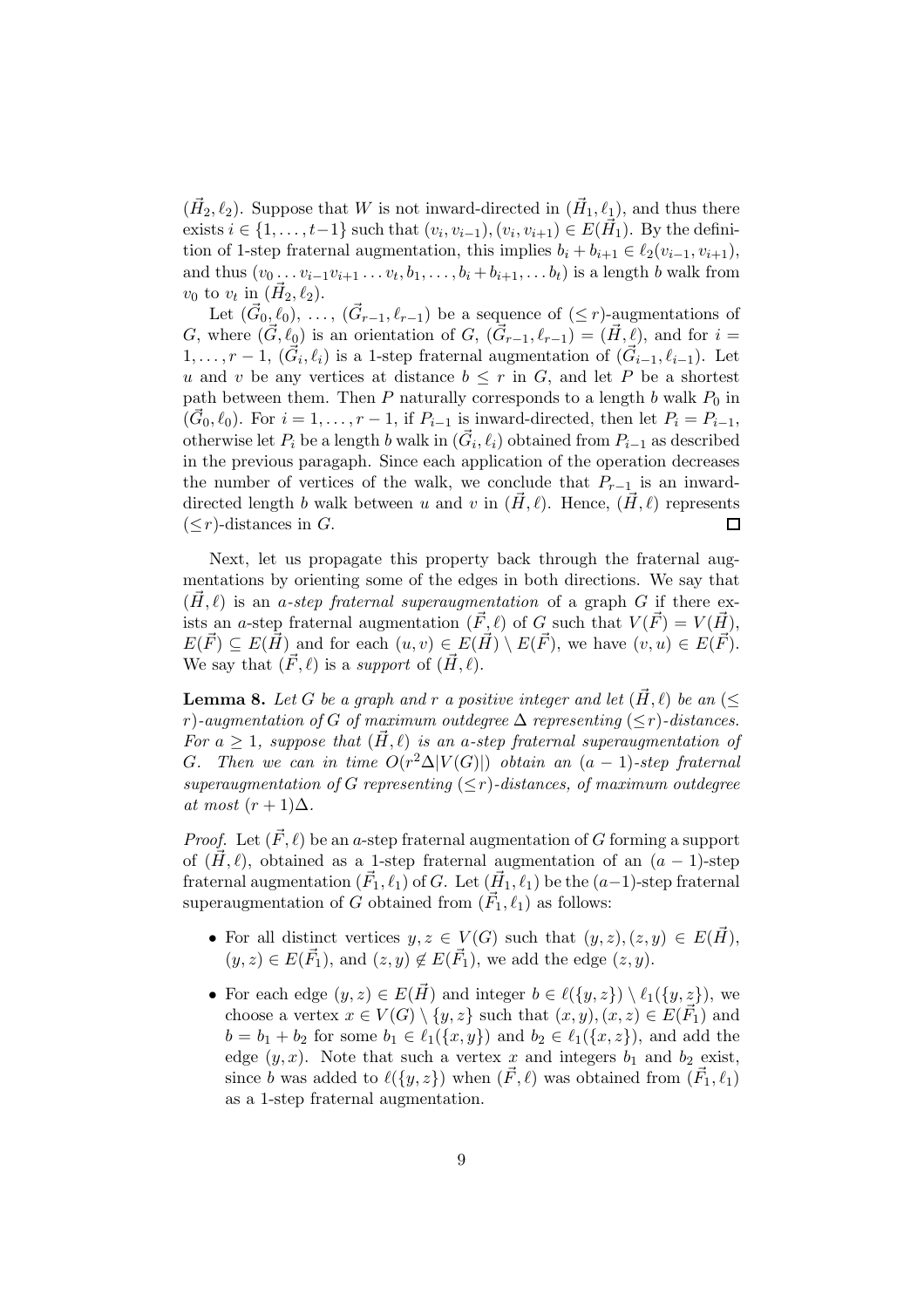Each edge  $(y, x) \in E(\vec{H}_1) \setminus E(\vec{H})$  arises from an edge  $(y, z) \in E(\vec{H})$  leaving y and an element  $b \in \ell({y,z}) \setminus \ell_1({y,z})$ , and each such pair contributes at most one edge leaving y. Hence, the maximum outdegree of  $\vec{H}_1$  is at most  $(r+1)\Delta$ .

Consider a length b inwards-directed walk  $(v_0v_1 \ldots v_t, b_1, \ldots, b_t)$  in  $\vec{H}$ , for any  $b \leq r$ . Then  $\vec{H}$  contains a length b inwards-directed walk from  $v_0$ to  $v_t$  obtained by natural edge replacements: For any edge  $(y, z) \in E(\vec{H})$ of this walk and  $b' \in \ell_i({y,z})$ , the construction described above ensures that if  $(y, z) \notin E(\vec{H}_1)$  or  $\vec{b}' \notin \ell_1(\{y, z\})$ , then there exists  $x \in V(G) \setminus \{y, z\}$ such that  $(y, x), (x, z) \in E(\vec{H}_1)$  and  $b' = b'' + b'''$  for some  $b'' \in \ell_1(\{x, y\})$ and  $b''' \in \ell_1({x, z})$ , and we can replace the edge  $(y, z)$  in the walk by the edges  $(y, x)$  and  $(x, z)$  of  $E(\vec{H}_1)$ . Since  $\vec{H}$  represents  $(\leq r)$ -distances in G, this transformation shows that so does  $\vec{H}_1$ .  $\Box$ 

We are now ready to prove the main result of this section.

<span id="page-9-0"></span>**Lemma 9.** For any class  $G$  with bounded expansion, there exists a function  $d':\mathbb{Z}^+\rightarrow\mathbb{Z}^+$  such that for each  $G\in\mathcal{G}$  and each positive integer r, the graph  $G$  has an orientation with maximum outdegree at most  $d'(r)$  that represents  $(< r$ )-distances in G. Moreover, such an orientation can be found in time  $O(r^2d'(r)|V(G)|)$ .

*Proof.* Let d be the function from Lemma [5,](#page-6-0) and let  $d'(r) = (r+1)^{r-1}d(r-1)$ . By Lemma [6,](#page-7-0) we obtain an  $(r-1)$ -step fraternal augmentation  $(\vec{H}, \ell)$  of G of maximum outdegree at most  $d(r-1)$ . By Lemma [7,](#page-7-1)  $(\vec{H}, \ell)$  represents  $(\leq r)$ -distances in G. Repeatedly applying Lemma [8,](#page-8-0) we obtain a 0-step fraternal superaugmentation  $(\vec{G}, \ell_0)$  of  $G$  of maximum outdegree at most  $d'(r)$ representing  $(\leq r)$ -distances. Clearly,  $\vec{G}$  is an orientation of G of maximum outdegree at most  $d'(r)$  representing  $(\leq r)$ -distances.  $\Box$ 

### 3 Approximation schemes

Let us now prove Theorem [2.](#page-4-0) To this end, let us start with a lemma to be applied to the sets arising from fractional treewidth-fragility.

<span id="page-9-1"></span>**Lemma 10.** Let  $\vec{G}$  be an orientation of a graph G with maximum outdegree  $\Delta$ . Let A be a set of vertices of G and for a positive integer c, let  $\{R_v$ :  $v \in A$  be a system of subsets of A such that each vertex belongs to at most c of the subsets. For  $X \subseteq V(G)$  and a positive integer r, let  $D_{\vec{G},r}(X)$  be the union of the sets  $R_v$  for all vertices  $v \in V(G)$  such that  $\vec{G}$  contains a walk from  $v$  to  $X$  of length at most r directed away from  $v$ . For a positive integer k, let  $X_1, \ldots, X_m$  be a system of subsets of  $V(G)$  such that each vertex belongs to at most  $\frac{m}{c(\Delta+1)^{r}k}$  of the subsets. For any assignment w of non-negative weights to vertices of G, there exists  $i \in \{1, \ldots, m\}$  such that  $w(A \setminus D_{\vec{G},r}(X_i)) \geq (1 - 1/k)w(A).$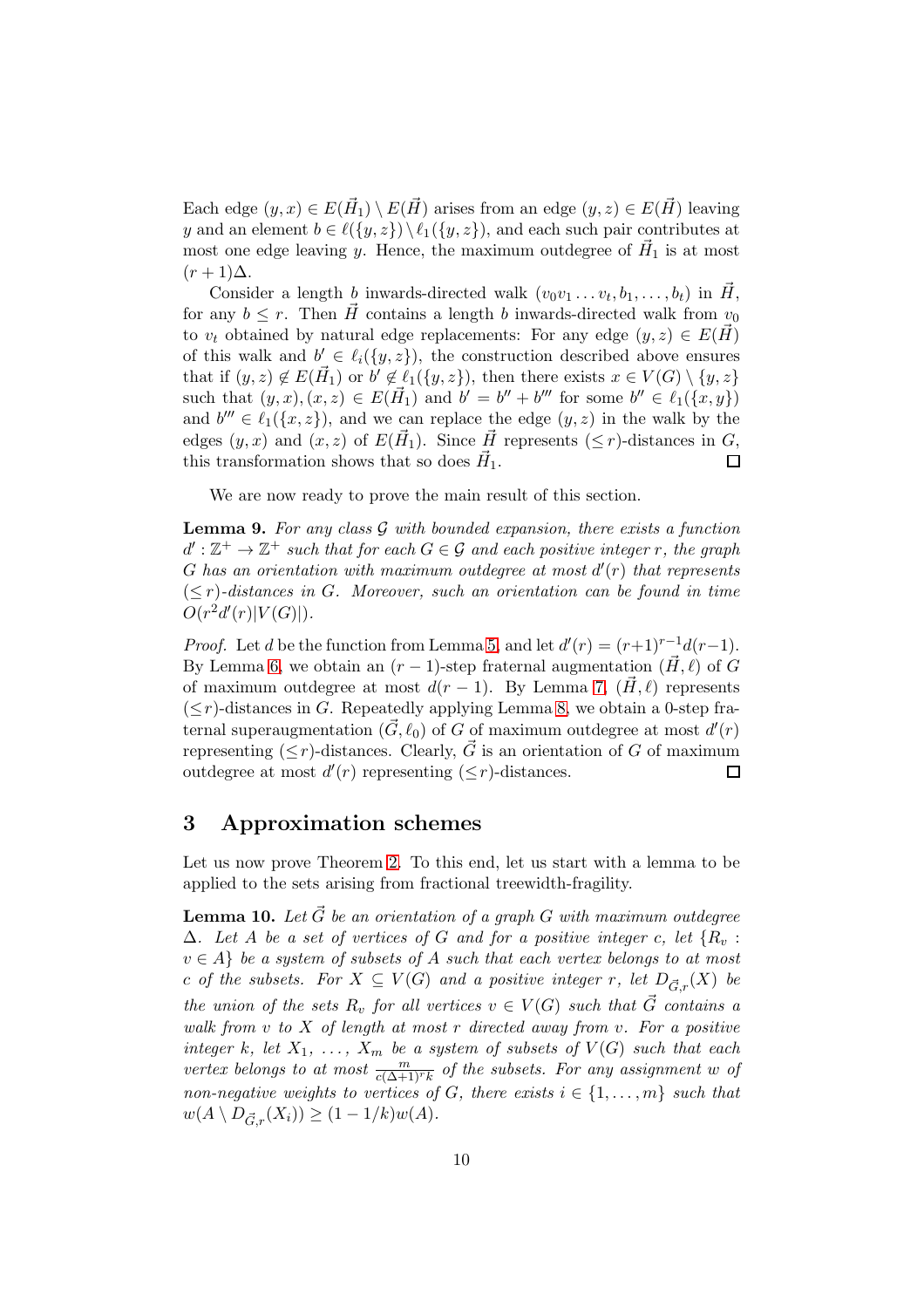*Proof.* For a vertex  $z \in A$ , let  $B(z)$  be the set of vertices reachable in  $\vec{G}$ from vertices  $v \in A$  such that  $z \in R_v$  by walks of length at most r directed away from v. Note that  $|B(z)| \leq c(\Delta+1)^r$  and that for each  $X \subseteq V(G)$ , we have  $z \in D_{\vec{G},r}(X)$  if and only if  $B(z) \cap X \neq \emptyset$ .

Suppose for a contradiction that for each i we have  $w(A \setminus D_{\vec{G},r}(X_i))$  <  $(1 - 1/k)w(A)$ , and thus  $w(D_{\vec{G},r}(X_i)) > w(A)/k$ . Then

$$
\frac{m}{k}w(A) < \sum_{i=1}^{m} w(D_{\vec{G},r}(X_i)) = \sum_{i=1}^{m} \sum_{z \in D_{\vec{G},r}(X_i)} w(z) = \sum_{i=1}^{m} \sum_{z \in A: B(z) \cap X_i \neq \emptyset} w(z)
$$
\n
$$
\leq \sum_{i=1}^{m} \sum_{z \in A} w(z) |B(z) \cap X_i| = \sum_{z \in A} w(z) \sum_{i=1}^{m} |B(z) \cap X_i|
$$
\n
$$
= \sum_{z \in A} w(z) \sum_{x \in B(z)} |\{i \in \{1, \dots, m\} : x \in X_i\}| \leq \sum_{z \in A} w(z) \sum_{x \in B(z)} \frac{m}{c(\Delta + 1)^r k}
$$
\n
$$
= \sum_{z \in A} w(z) |B(z)| \frac{m}{c(\Delta + 1)^r k} \leq \sum_{z \in A} w(z) \frac{m}{k} = \frac{m}{k} w(A),
$$

 $\Box$ 

which is a contradiction.

Next, let us derive a lemma on admissibility for  $(\leq r)$ -distance determined problems.

<span id="page-10-0"></span>**Lemma 11.** For a positive integer r, let  $\vec{G}$  be an orientation of a graph G representing  $(\leq r)$ -distances. For a set  $X \subseteq V(G)$ , let  $Y_{\vec{G},r}(X)$  be the set of vertices y such that  $\vec{G}$  contains a walk from y to X of length at most r directed away from y. For any  $(\leq r)$ -distance determined problem, a set  $B \subseteq V(G) \setminus Y_{\vec{G},r}(X)$  is admissible in G if and only if it is admissible in  $G - X$ .

*Proof.* Since the problem is  $(\leq r)$ -distance determined, it suffices to show that  $\min(r, d_G(u, v)) = \min(r, d_{G-X}(u, v))$  holds for all  $u, v \in B$ . Clearly,  $d_G(u, v) \leq d_{G-X}(u, v)$ , and thus it suffices to show that if the distance between u and v is G is  $b \leq r$ , then  $G - X$  contains a walk of length b between u and v. Since  $\vec{G}$  represents ( $\leq r$ )-distances, there exists an inwarddirected walk P of length b between u and v in  $\vec{G}$ . Since  $u, v \notin Y_{\vec{G},r}(X)$ , we have  $V(P) \cap X = \emptyset$ , and thus P is also a walk of length b between u and v in  $G - X$ .  $\Box$ 

We are now ready to prove the main result.

Proof of Theorem [2.](#page-4-0) Let  $d'$  be the function from Lemma [9](#page-9-0) for the class  $G$ . Let us define  $h(r, c) = c(d'(r) + 1)^r$ . The algorithm is as follows. Since  $\mathcal G$  is q-efficiently fractionally treewidth-f-fragile, in time  $q(|V(G)|)$  we can find sets  $X_1, \ldots, X_m \subseteq V(G)$  such that each vertex belongs to at most  $\frac{m}{h(r,c)k}$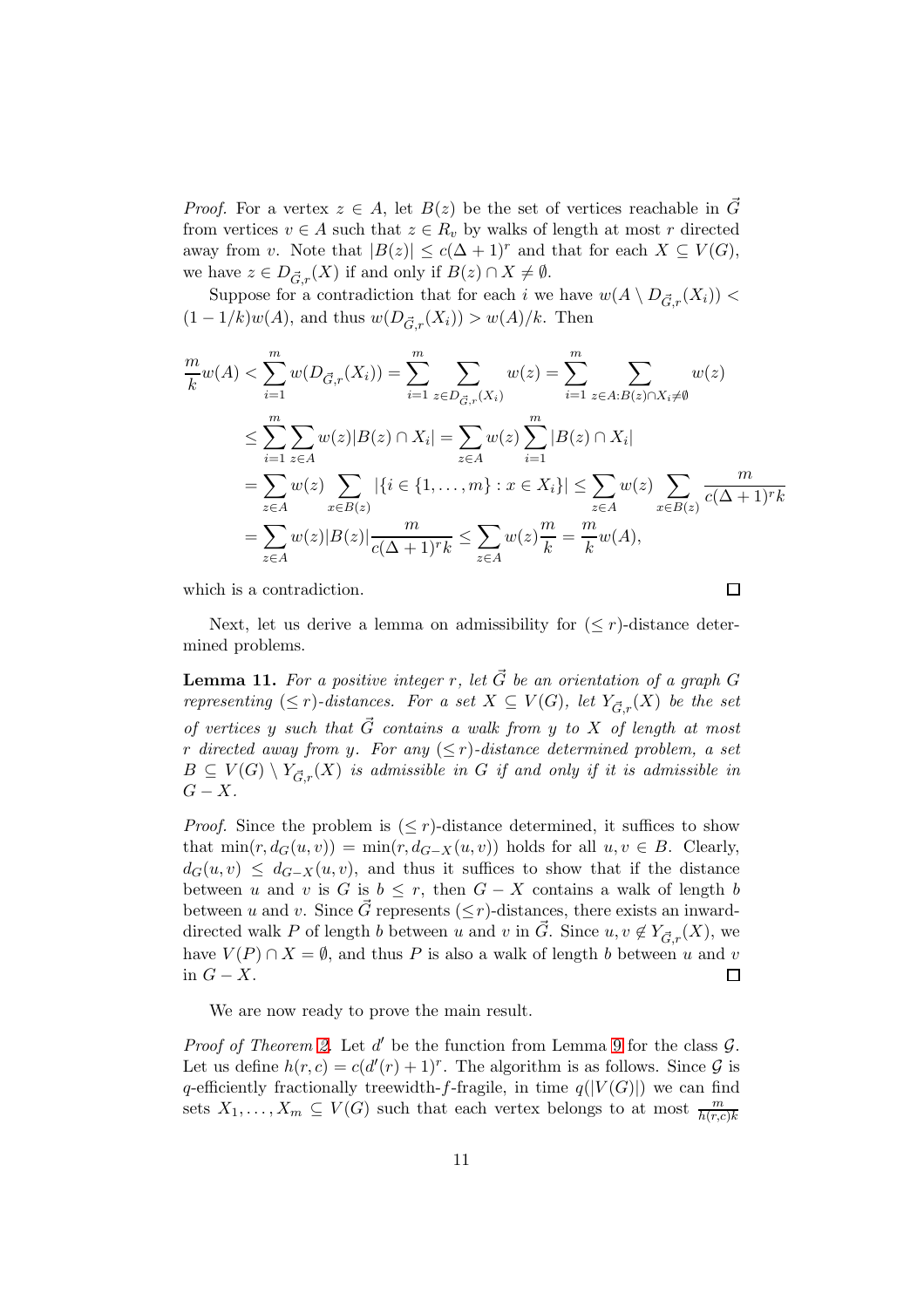of them, and for each i, a tree decomposition of  $G - X_i$  of width at most  $f(h(r, c)k, |V(G)|)$ . Clearly,  $m \leq q(|V(G)|)$ . Next, using Lemma [9,](#page-9-0) we find an orientation  $\vec{G}$  of G that represents ( $\leq r$ )-distances. Let  $Y_{\vec{G},r}$  be defined as in the statement of Lemma [11.](#page-10-0) Since the problem is  $(g, p)$ -tw-tractable problem, for each i we can in time  $p(|V(G)|) \cdot g(f(h(r, c)k, |V(G)|))$  find a subset  $A_i$  of  $V(G) \setminus Y_{\vec{G},r}(X_i)$  admissible in  $G - X_i$  of largest weight. By Lemma [11,](#page-10-0) each of these sets is admissible in  $G$ ; the algorithm return the heaviest of the sets  $A_1, \ldots, A_m$ .

As the returned set is admissible in  $G$ , it suffices to argue about its weight. Let A be a heaviest admissible set in G. Let  $\{R_v \subseteq A : v \in A\}$ be the system of subsets from the definition of c-near-monotonicity, and let  $D_{\vec{G},r}$  be defined as in the statement of Lemma [10.](#page-9-1) By the definition of c-near-monotonicity, for each i the set  $A \setminus D_{\vec{G},r}(X_i)$  is admissible in G. Since  $v \in R_v$  for each  $v \in A$ , we have  $Y_{\vec{G},r}(X_i) \subseteq D_{\vec{G},r}(X_i)$ , and thus by Lemma [11,](#page-10-0)  $A \setminus D_{\vec{G},r}(X_i)$  is also admissible in  $G - X_i$ , and by the choice of  $A_i$ , we have  $w(A_i) \ge w(A \setminus D_{\vec{G},r}(X_i))$ . By Lemma [10,](#page-9-1) we conclude that for at least one i, we have  $w(A_i) \geq (1 - 1/k)w(A)$ , as required.  $\Box$ 

### <span id="page-11-0"></span>References

- [1] Vladimir E. Alekseev, Vadim V. Lozin, Dmitriy S. Malyshev, and Martin Milanic. The maximum independent set problem in planar graphs. In Mathematical Foundations of Computer Science 2008, 33rd International Symposium, MFCS 2008, Torun, Poland, August 25-29, 2008, Proceedings, volume 5162 of Lecture Notes in Computer Science, pages 96–107. Springer, 2008. [https://doi.org/10.1007/978-3-540-85238-4\\_7](https://doi.org/10.1007/978-3-540-85238-4_7).
- <span id="page-11-2"></span>[2] Noga Alon, Paul D. Seymour, and Robin Thomas. A separator theorem for graphs with an excluded minor and its applications. In Proceedings of the 22nd Annual ACM Symposium on Theory of Computing, May 13-17, 1990, Baltimore, Maryland, USA, pages 293–299. ACM, 1990. <https://doi.org/10.1145/100216.100254>.
- <span id="page-11-3"></span>[3] Brenda S. Baker. Approximation algorithms for np-complete problems on planar graphs. J. ACM, 41(1):153–180, 1994. <https://doi.org/10.1145/174644.174650>.
- <span id="page-11-1"></span>[4] Piotr Berman and Marek Karpinski. On some tighter inapproximability results (extended abstract). In Automata, Languages and Programming, 26th International Colloquium, ICALP'99, Prague, Czech Republic, July 11-15, 1999, Proceedings, volume 1644 of Lecture Notes in Computer Science, pages 200–209. Springer, 1999. [https://doi.org/10.1007/3-540-48523-6\\_17](https://doi.org/10.1007/3-540-48523-6_17).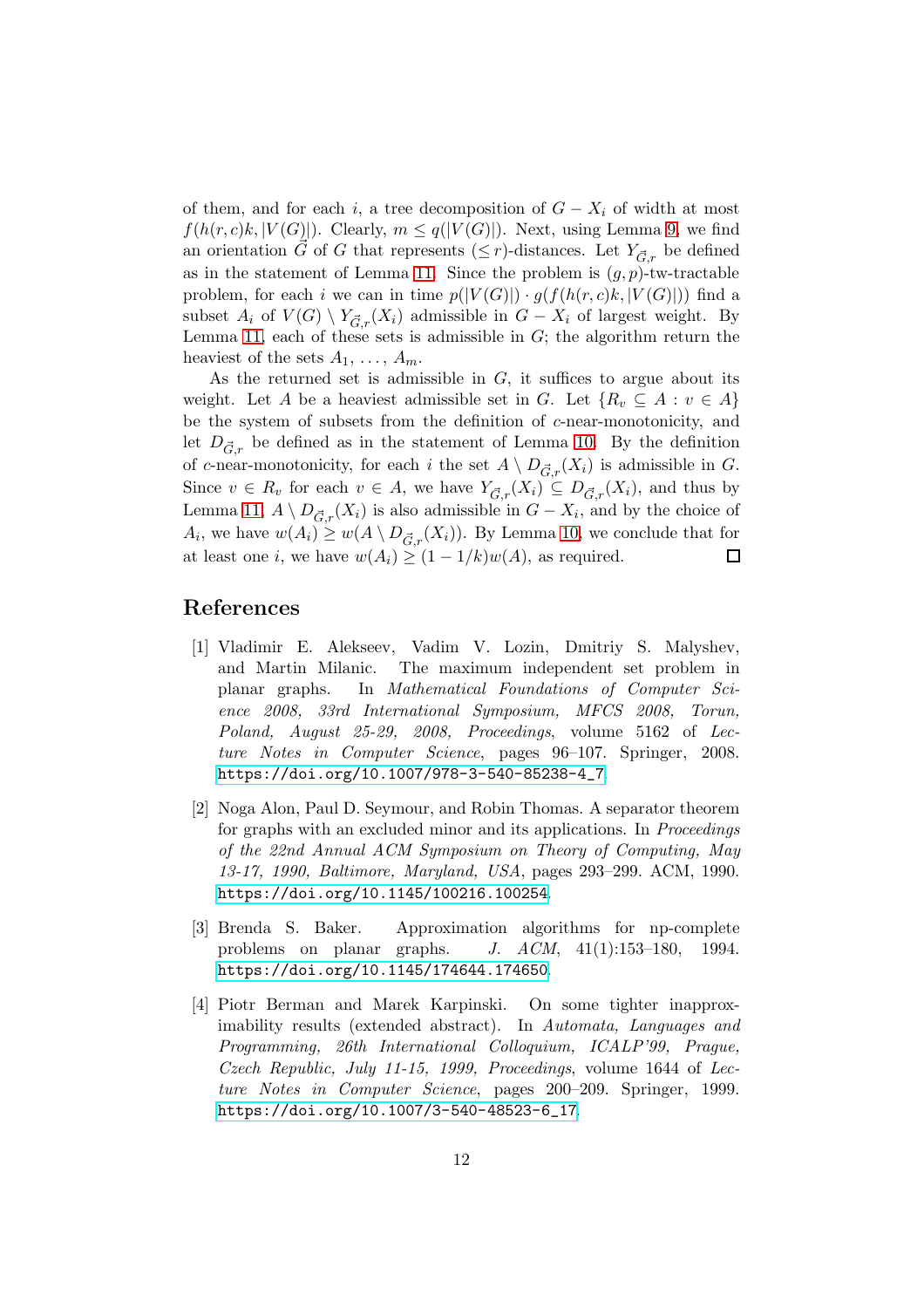- <span id="page-12-0"></span>[5] Bruno Courcelle. The monadic second-order logic of graphs. i. recognizable sets of finite graphs. Inf. Comput., 85(1):12–75, 1990. [https://doi.org/10.1016/0890-5401\(90\)90043-H](https://doi.org/10.1016/0890-5401(90)90043-H).
- <span id="page-12-1"></span>[6] Anuj Dawar, Martin Grohe, Stephan Kreutzer, and Nicole Schweikardt. Approximation schemes for first-order definable optimisation problems. In 21th IEEE Symposium on Logic in Computer Science (LICS 2006), 12-15 August 2006, Seattle, WA, USA, Proceedings, pages 411–420. IEEE Computer Society, 2006. <https://doi.org/10.1109/LICS.2006.13>.
- <span id="page-12-4"></span>[7] Erik D. Demaine and Mohammad Taghi Hajiaghayi. Bidimensionality: new connections between FPT algorithms and ptass. In Proceedings of the Sixteenth Annual ACM-SIAM Symposium on Discrete Algorithms, SODA 2005, Vancouver, British Columbia, Canada, January 23-25, 2005, pages 590–601. SIAM, 2005. <http://dl.acm.org/citation.cfm?id=1070432.1070514>.
- <span id="page-12-6"></span>[8] Matt DeVos, Guoli Ding, Bogdan Oporowski, Daniel P. Sanders, Bruce A. Reed, Paul D. Seymour, and Dirk Vertigan. Excluding any graph as a minor allows a low treewidth 2-coloring. J. Comb. Theory, Ser. B, 91(1):25–41, 2004. <https://doi.org/10.1016/j.jctb.2003.09.001>.
- <span id="page-12-5"></span>[9] Zdenek Dvorák. Sublinear separators, fragility and subexponential expansion. Eur. J. Comb., 52:103–119, 2016. <https://doi.org/10.1016/j.ejc.2015.09.001>.
- <span id="page-12-7"></span>[10] Zdenek Dvorák. On classes of graphs with strongly sublinear separators. Eur. J. Comb., 71:1-11, 2018. <https://doi.org/10.1016/j.ejc.2018.02.032>.
- <span id="page-12-3"></span>[11] Zdenek Dvorák. Thin graph classes and polynomial-time approximation schemes. In Proceedings of the Twenty-Ninth Annual ACM-SIAM Symposium on Discrete Algorithms, SODA 2018, New Orleans, LA, USA, January 7-10, 2018, pages 1685–1701. SIAM, 2018. <https://doi.org/10.1137/1.9781611975031.110>.
- <span id="page-12-2"></span>[12] Zdenek Dvorák. Baker game and polynomial-time approximation schemes. In Proceedings of the 2020 ACM-SIAM Symposium on Discrete Algorithms, SODA 2020, Salt Lake City, UT, USA, January 5-8, 2020, pages 2227–2240. SIAM, 2020. <https://doi.org/10.1137/1.9781611975994.137>.
- <span id="page-12-8"></span>[13] Zdenek Dvorák. Approximation metatheorem for fractionally treewidth-fragile graphs. CoRR, abs/2103.08698, 2021. <https://arxiv.org/abs/2103.08698>.